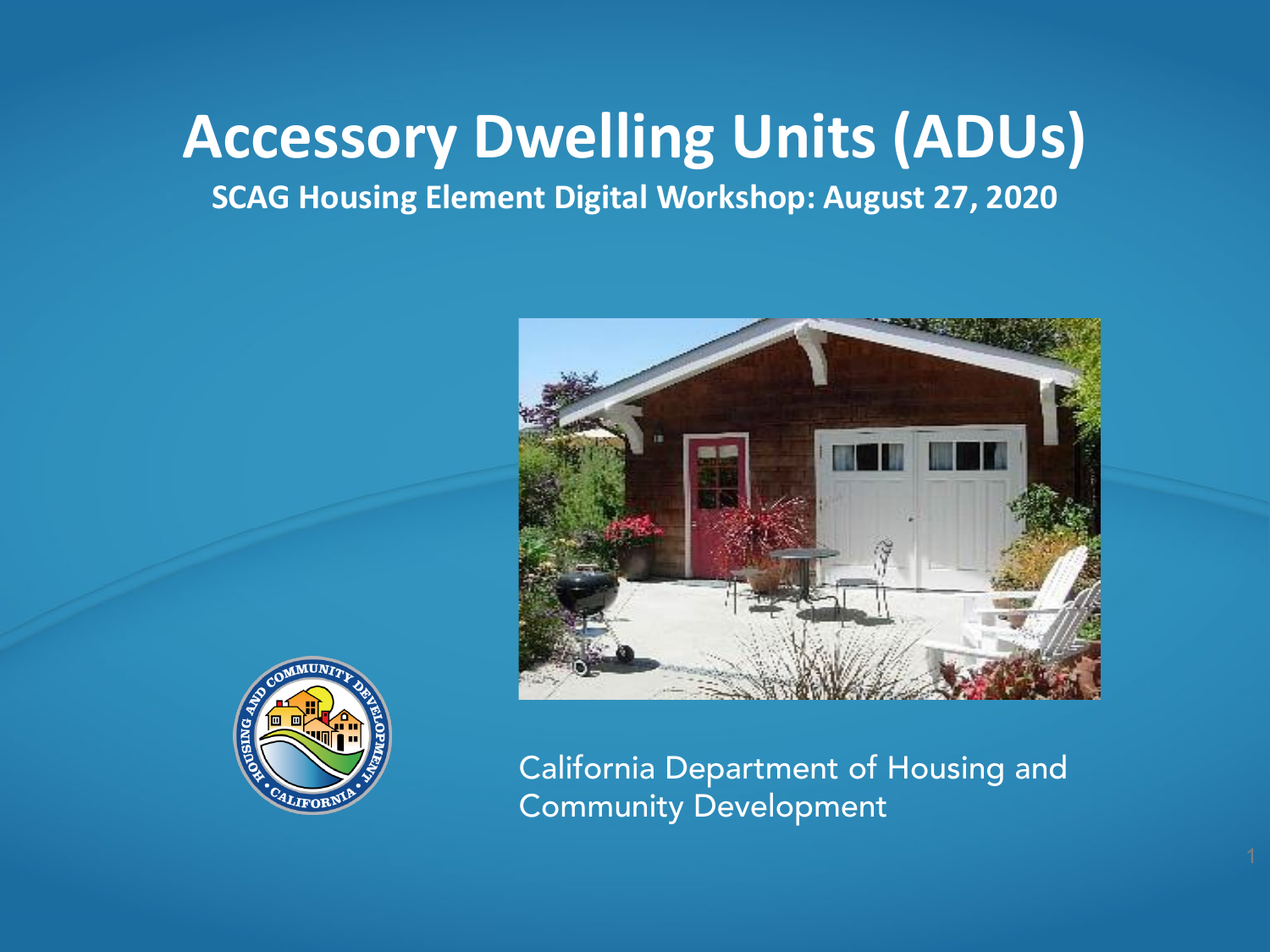

- ADUs and the  $6<sup>th</sup>$  Cycle RHNA
- Calculating the total number of ADUs
- Q & A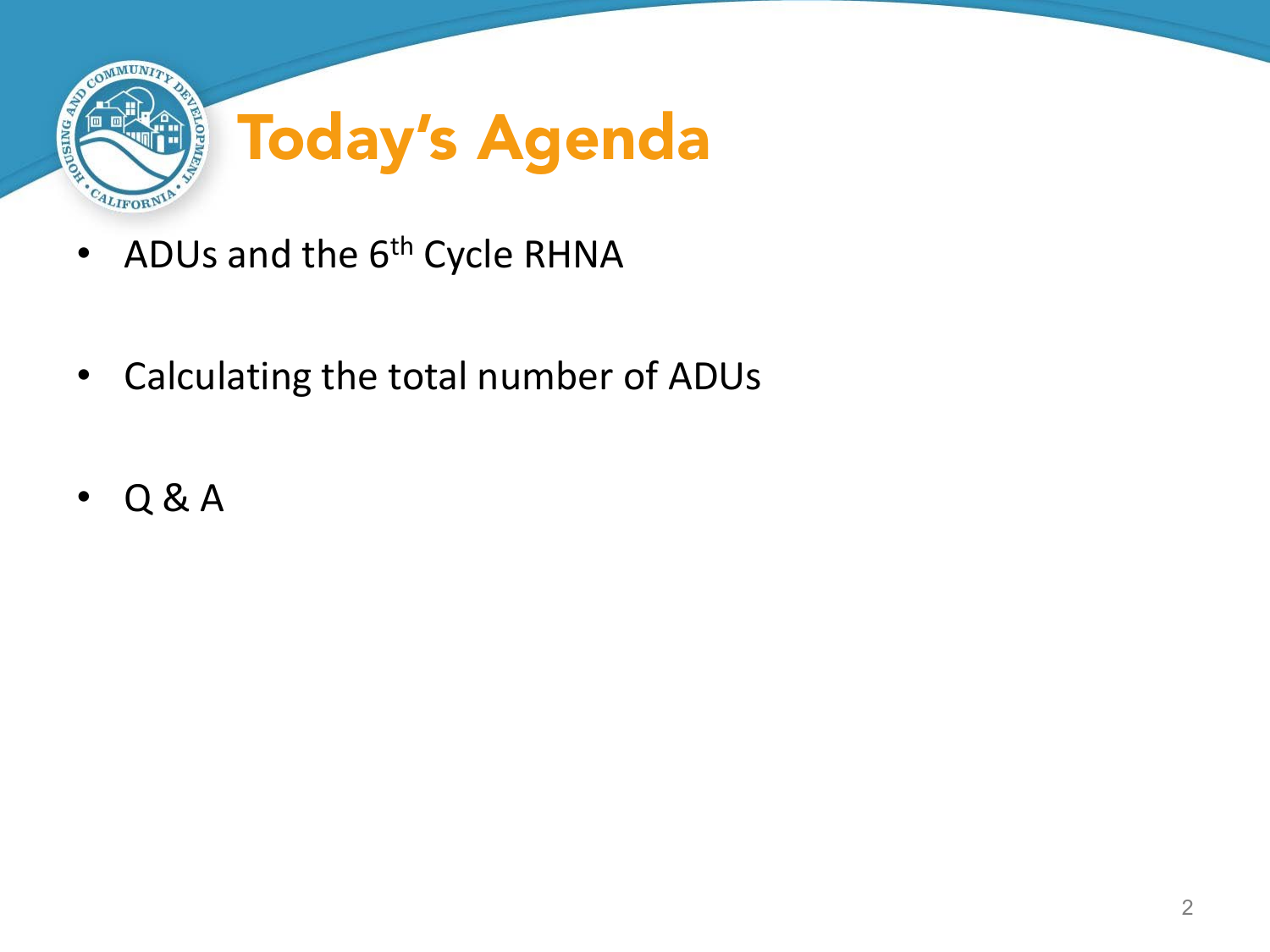# ADUs and 6th Cycle RHNA

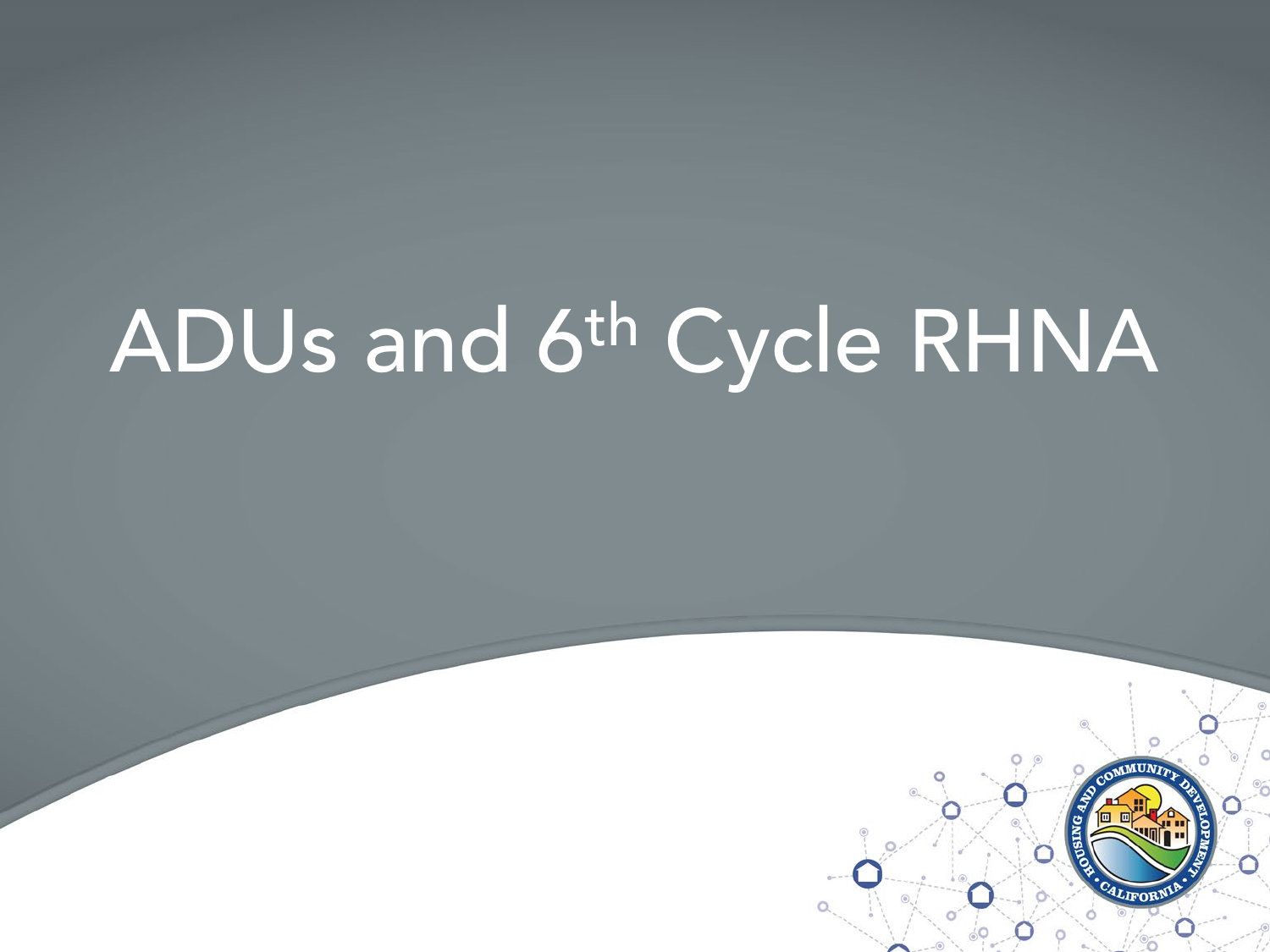

### General Overview

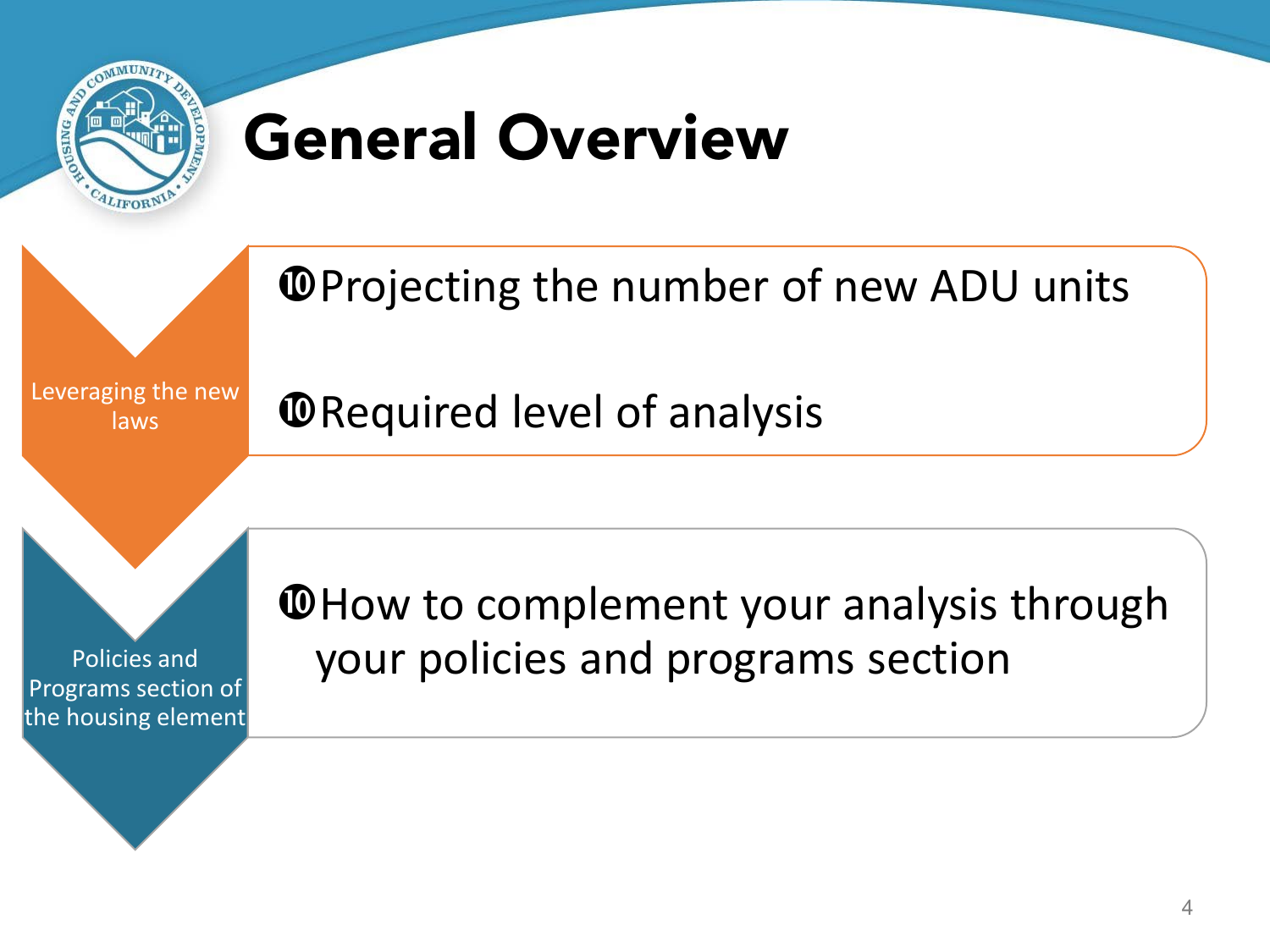### Calculating total number of ADUs

- Use the trends in ADU construction since January 2018 to estimate new production
- Assume an average increase of five times the previous planning period prior to 2018
- Other methods

CALIFORN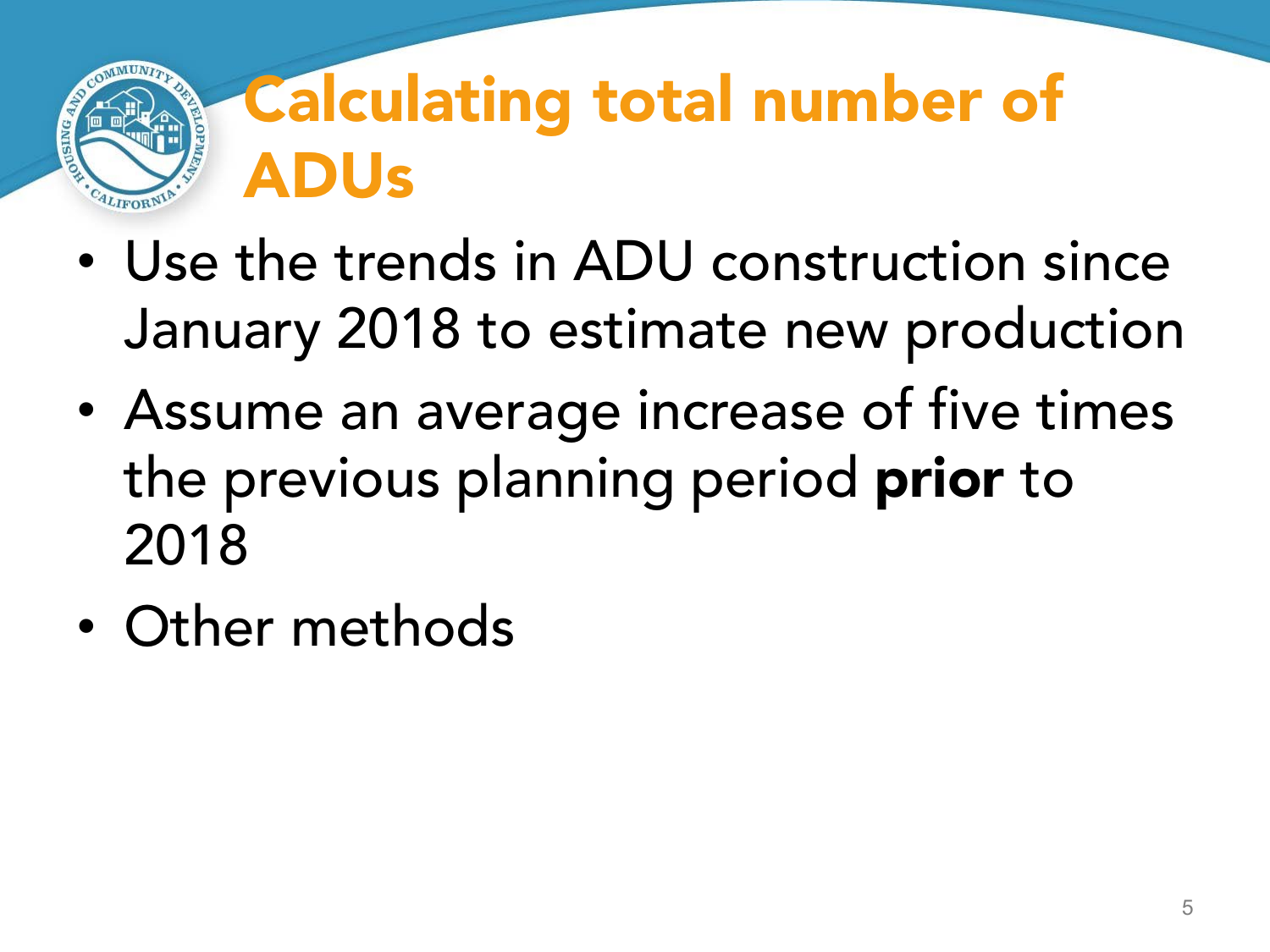

## Sample Programs and Policies

- Reduce or eliminate building permit/development fees
- Pre-approved ADU plans
- Incentives for affordability
- Financing Construction & Preservation
- Outreach, promotion, and educational materials
- Amnesty program (SB 13)
- AB 671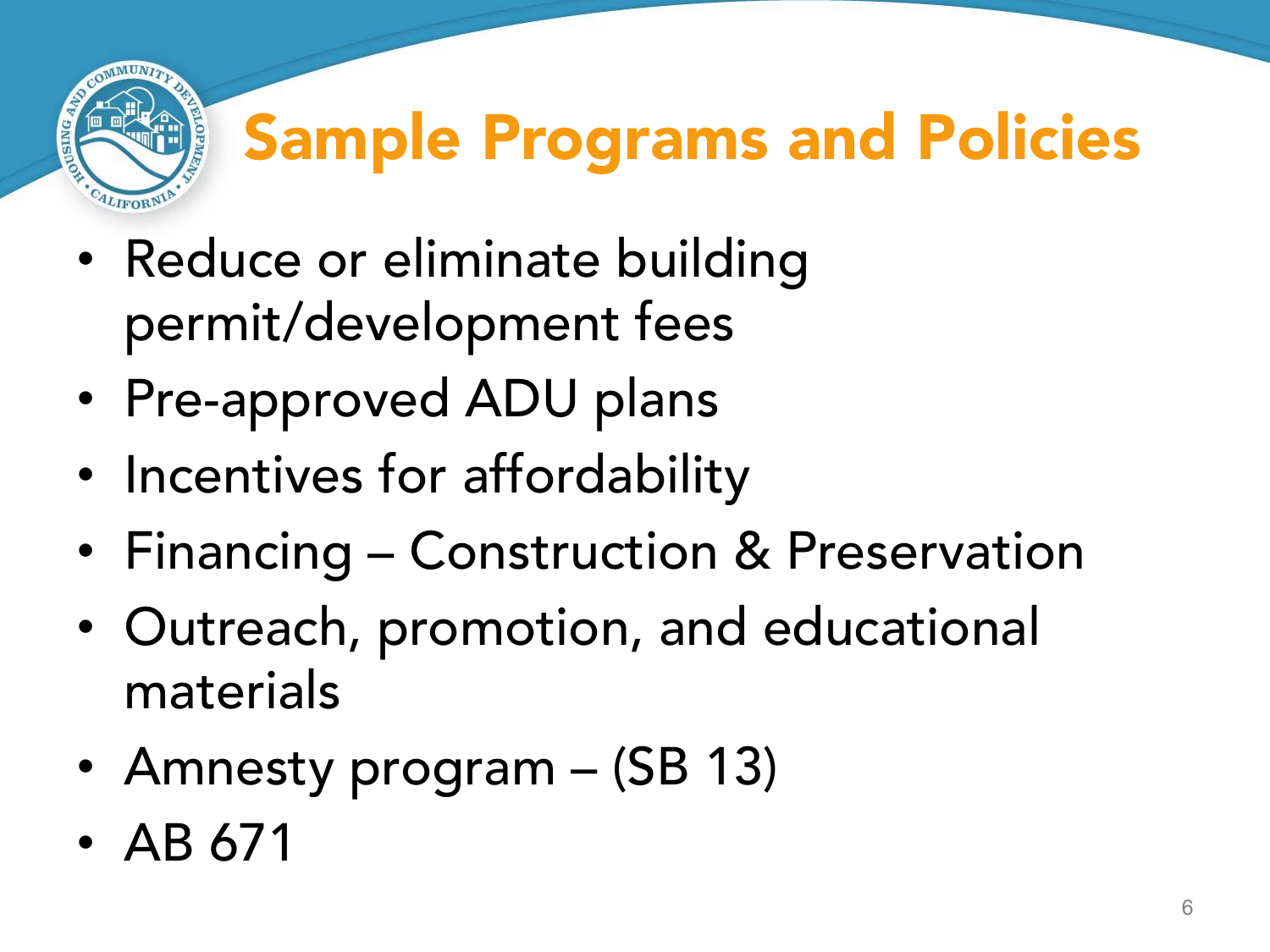

- LEAP and REAP Planning Grants
	- ADU ordinances are eligible
	- Ready-build ADU plans are eligible
	- Mother Lode + Stanislaus regional collaboration
- SB 2 PGP
	- Ready-build ADU plans
- AB 671
	- HCD list of grants and financial incentives
		- Currently compiling list, will post on HCD's ADU webpage before December 31, 2020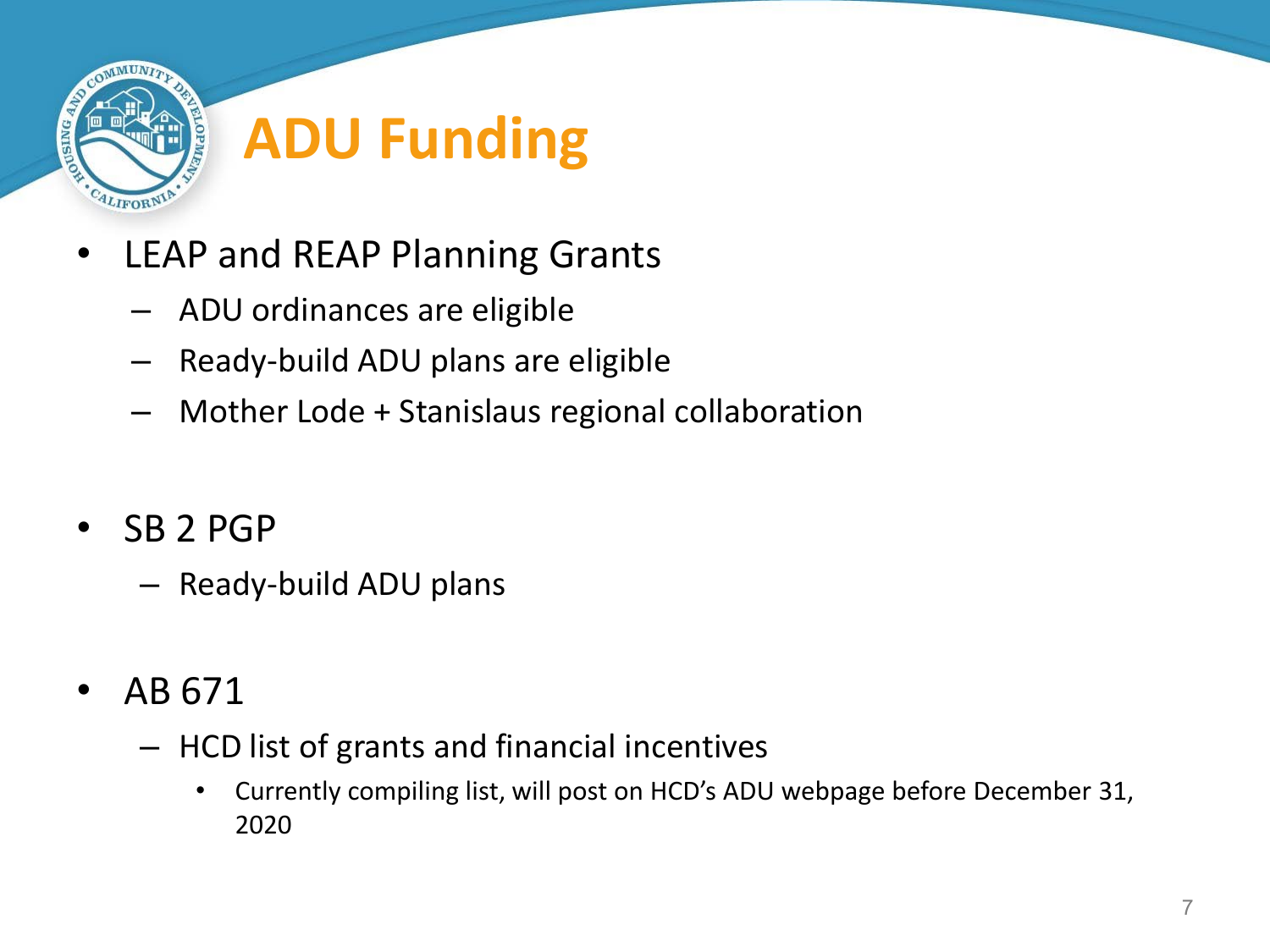

#### **HCD Technical Assistance**

- Questions and answers for applicants, local agencies and others through email (adu@hcd.ca.gov)
- January 10, 2020 TA Memo for 2020 ADU/JADU law is available at the HCD ADU webpage
- Sites Inventory Memo (Pages 30-31)
- Informal draft ordinance review, as requested by agencies
- ADU ordinance clearinghouse, as requested
- **Coming soon:** ADU TA Handbook

#### **HCD – Placeworks – SCAG TA**

- Pre-approved affordability analysis for the housing element
- ADU toolkit including ordinances and web-based zoning tools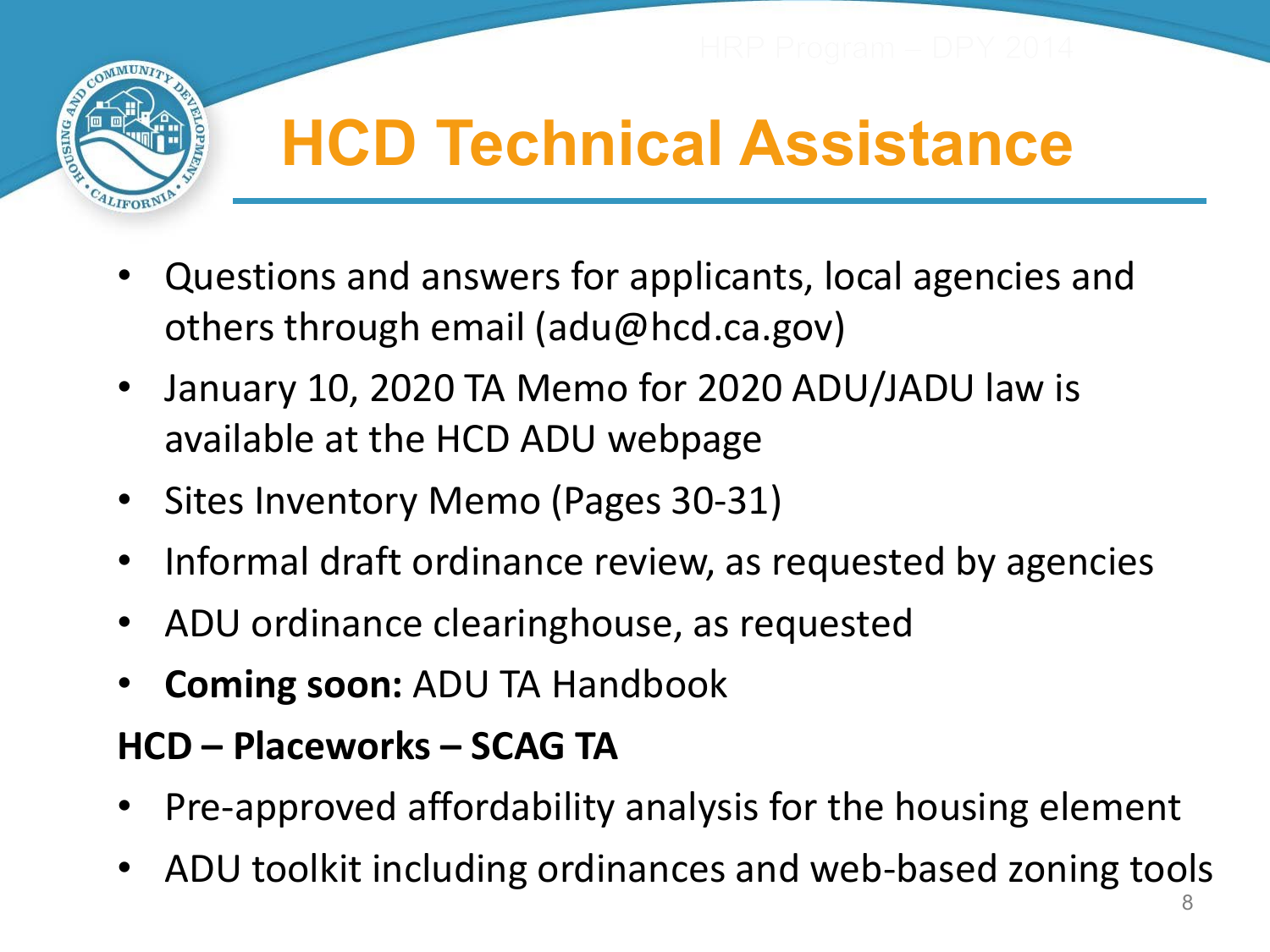

#### For Additional Information and ADU/JADU Updates:

#### California Department of Housing and Community Development Housing Policy Development Division

Website:

<http://www.hcd.ca.gov/housing-policy-development/accessorydwellingunits.html>

Email:

[Adu@hcd.ca.gov](mailto:ADU@hcd.ca.gov) [jose.ayala@hcd.ca.gov](mailto:jose.ayala@hcd.ca.gov)